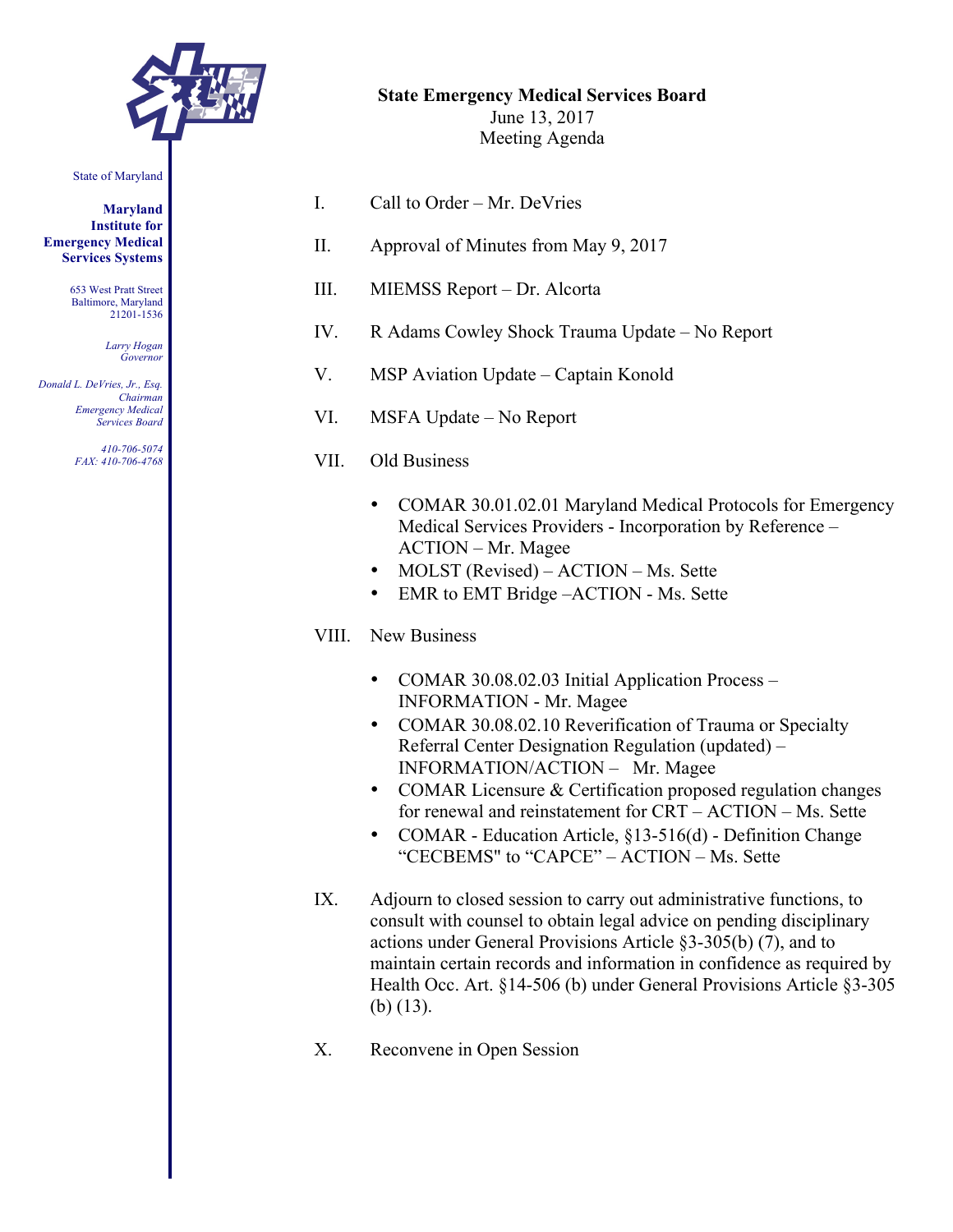

State of Maryland

**Maryland Institute for Emergency Medical Services Systems**

> 653 West Pratt Street Baltimore, Maryland 21201-1536

> > *Larry Hogan Governor*

*Donald L. DeVries, Jr., Esq. Chairman Emergency Medical Services Board*

> *410-706-5074 FAX: 410-706-4768*

#### **State Emergency Medical Service Board June 13, 2017**

#### **Minutes**

**Board Members Present:** Donald L. DeVries, Jr., Esq., Chairman; Vic Broccolino, Vice-Chairman; Kyrle W. Preis III, NREMT-P; Dany Westerband, M.D.; Murray Kalish, MD; George A. Cross, Jr.; Dean E. Albert Reece, MD; Sally L. D. Showalter, RN

**Board Members Absent:** David Hexter, M.D.; Mary Alice Vanhoy, RN; Sherry Adams

#### **Others Present:**

**MIEMSS**: Ms. Gainer; Dr. Alcorta; Ms. Abramson; Ms. Aycock; Ms. Mays; Ms. Myers; Mr. Darchicourt; Ms. Oliveira; Dr. Floccare; Mr. Cantera; Ms. Goff; Ms. Gilliam

**OAG:** Mr. Magee; Ms. Sette

**RACSTC:** Ms. Doyle

**MSPAC:** Captain Konold; Lt. McMinn

Mr. DeVries welcomed everyone and asked for the approval of the minutes from the May 9, 2017, meeting.

**ACTION: Upon the motion Dr. Westerband, seconded by Dr. Reece, the Board voted unanimously to approve as written the minutes of the May 9, 2017, meeting.**

Mr. DeVries congratulated Board member Chief Kyrle Preis on his appointment as the Acting Fire Chief of the Baltimore County Fire Department. He said that Baltimore County Executive Kevin Kamenetz has proposed to make the appointment permanent.

#### **MIEMSS**

A written copy of the MIEMSS Report was distributed.

#### Opioid Crisis in Maryland

Dr. Alcorta highlighted Governor Hogan's declaration of a State of Emergency to combat the heroin and opioid crisis in Maryland and MIEMSS' participation in Maryland's prevention efforts. He said that a document "Personal Protective Equipment Recommendations and Unknown Substance Precautions for Emergency Medical Services and Law Enforcement" has been produced in conjunction with MIEMSS, DHMH, and the Office of Preparedness and Response at DHMH. It provides guidelines for emergency responders on the Personal Protective Equipment (PPE) necessary for responding to and handling overdose cases. PPE used today by law enforcement and emergency medical services (EMS) responders is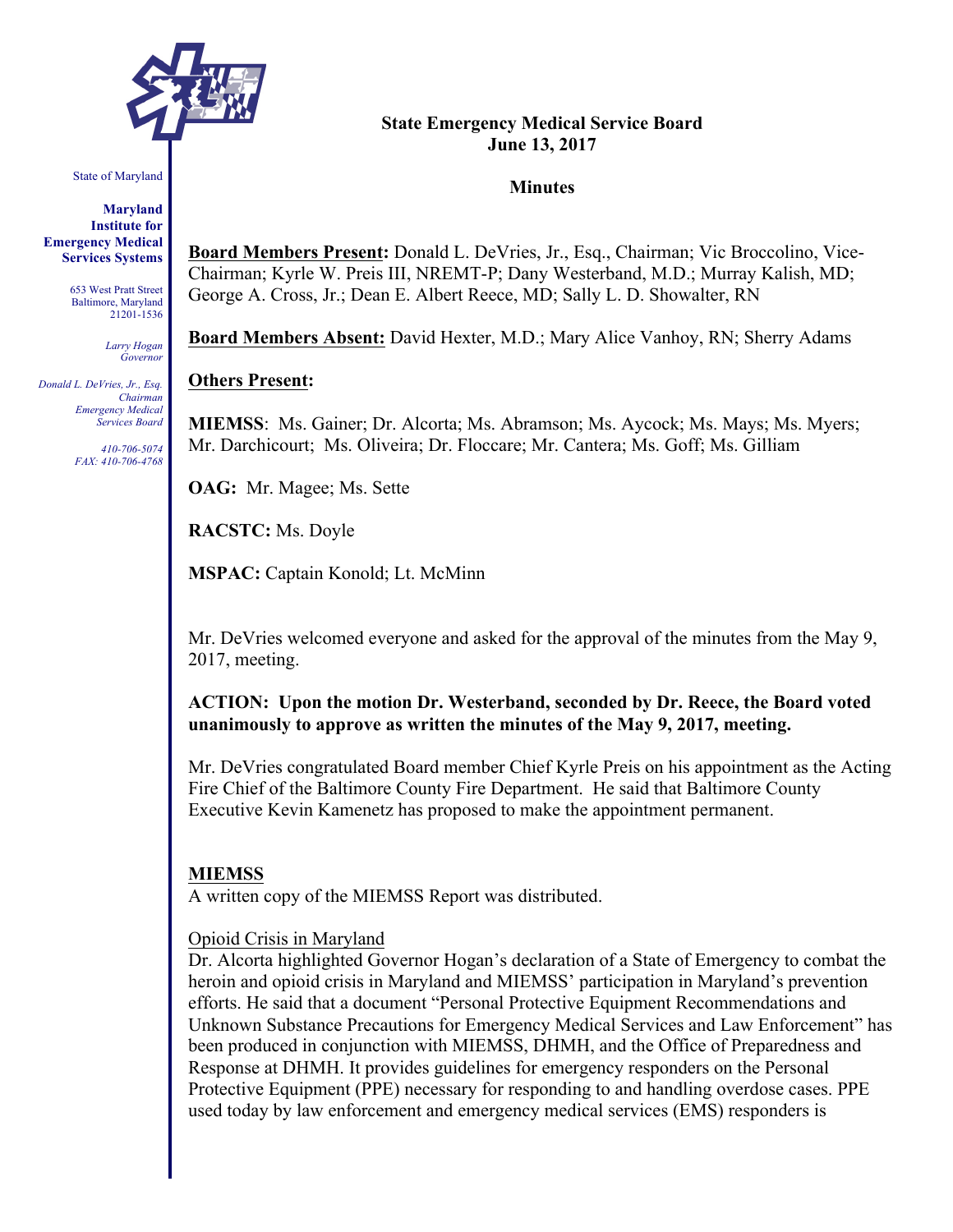adequate for overdose responses. EMS and law enforcement should not be handling these agents barehanded as there is some contact absorption risk. The full memo may be found at: http://www.miemss.org/home/Portals/0/Docs/EMS\_News/First-Responder-Guidance-6.02.2017.pdf?ver=2017-06-06-143921-823

MIEMSS has produced a two-sided (business size) card providing information for EMS to share with opioid overdose patients who refuse transport to a hospital. The card displays the Maryland Crisis Hotline "1-800-422-0009," includes information on the Overdose Response Program (at NaloxoneMD.org) for procuring Naloxone, and provides the steps to take in the event of an opioid overdose. The cards have been distributed to be carried on all EMS ambulances for distribution as appropriate.

## Statewide EMS Communication System Upgrade

Dr. Alcorta gave a brief update on the RFP for the Statewide Communications System. He said that the technical review of the submissions has been extended by 30 days.

## NREMT Testing

Dr. Alcorta reported that Maryland's NREMT BLS pass rate averages surpassed and have remained above the national NREMT BLS pass rate averages since changes were made to training, increasing financial support and the addition of testing sites.

### Licensure

Dr. Alcorta said that MIEMSS is aware of the problems associated with the new eLicensure system and is diligently working with the vendor to mitigate the issues. An eLicensure Steering Committee is being formed to develop consensus on improvements and changes that are needed for the system. The first full day meeting is scheduled for Thursday July 20, 2017, at MIEMSS in room 212 at 10:00am.

### Hospital Programs

Dr. Alcorta reported that the MIEMSS Office of Hospital Programs is in the process of conducting the fifty-seven (57) site survey visits scheduled for 2017 for various hospital designations, i.e., Base Stations, Stroke Centers, Cardiac Intervention Centers and Perinatal Centers.

As previously reported, MIEMSS was contacted by Walter Reed National Military Medical Center (WRNMMC) inquiring about application for designation as a trauma center within the state of Maryland. Ms. Gainer shared MIEMSS response letter to WRNMMC with the Board members. COMAR trauma center designation requirements provide that an applicant hospital that has not been previously designated by MIEMSS as a trauma center must demonstrate that it can generate sufficient patient volume without adversely affecting patient volumes at the other existing, designated trauma center. Other COMAR requirements require that related factors, such as minimizing duplication of services within close proximity, must also be considered in designation determinations. Consequently, MIEMSS responded to WRNMMC that MIEMSS was concerned that the addition of another trauma center so close to an existing trauma center could negatively impact the ability of that and our other existing trauma centers to maintain volume sufficient to maintain their designation status. MIEMSS expressed its interest, however, in exploring the potential for closer collaboration with WRNMMC in the areas of Statewide Disaster Response, Trauma Physician Training, Patient Rehabilitation and Trauma Research. MIEMSS Leadership and members of the Hospital Programs staff has been invited to meet and tour WRNMMC. MIEMSS staff will update the Board as any developments occur.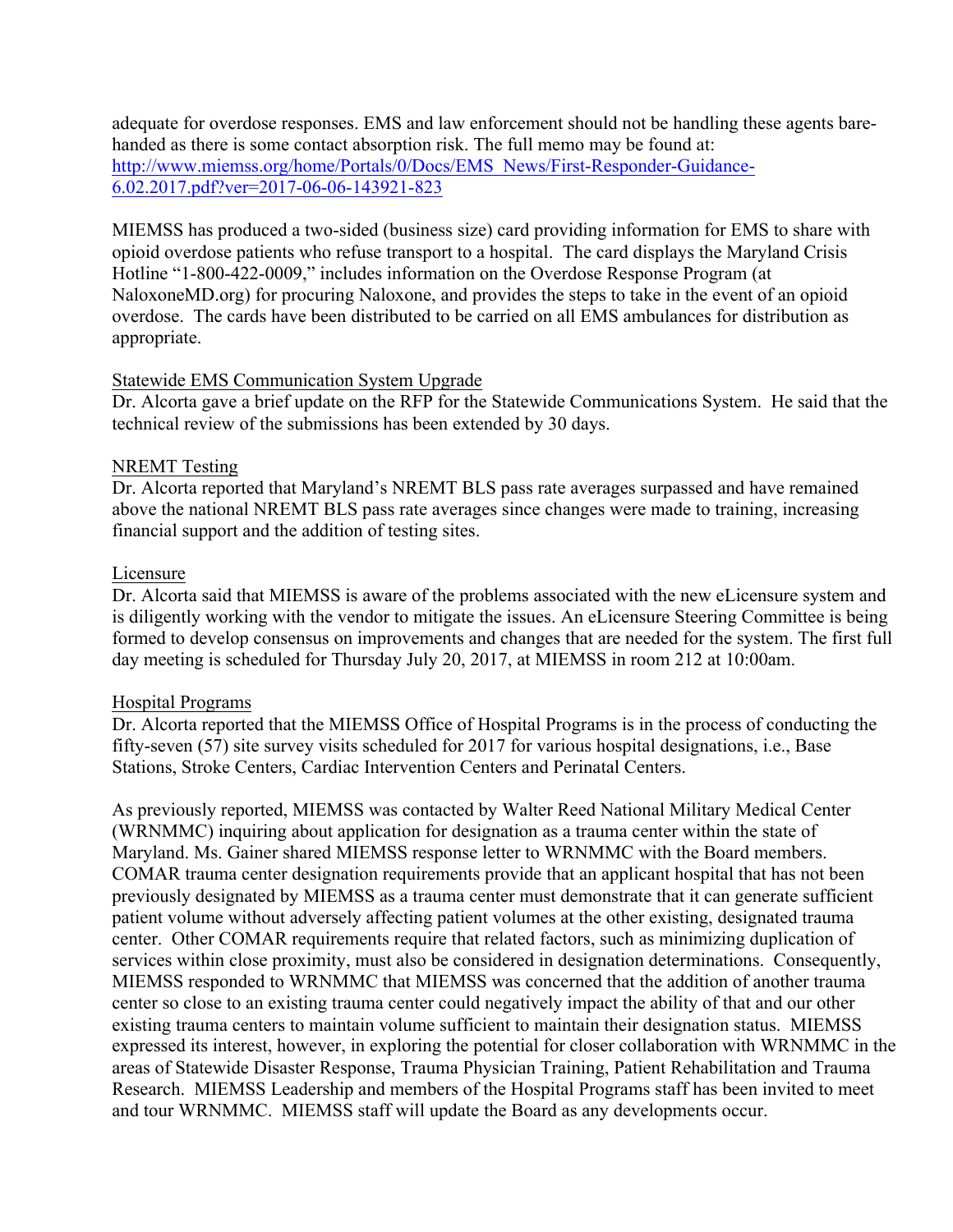## **MSFA** – No Report

Dr. Alcorta said the MSFA Convention in Ocean City, Maryland starts June 17, 2017.

# **R Adams Cowley Shock Trauma Center (RACSTC) –** No Report

Mr. DeVries thanked Ms. Doyle and RACSTC again for hosting an outstanding Gala highlighting Maryland's system of emergency medical and trauma care. Ms. Doyle said the cases presented highlighted the entire System and thanked everyone for their continued support.

# **MSPAC**

A copy of the MSPAC report was distributed.

Captain Konold reported The Flight Training Device (FTD) has been inspected by MSPAC personnel. Delivery of the FTD is being coordinated with Leonardo (formerly Agusta Westland) to plan the FTD arrival as the building that will house the FTD nears completion. Officials from Leonardo attended a progress meeting at Martins on June 13, 2017, to coordinate the delivery of the Flight Training Device. A detailed progress report was requested and is expected in the upcoming weeks as progress on the FTD building continues.

Captain Konold said that the Flight Training Building construction has begun. In its bi-weekly update meeting, DGS said that the current expected construction time frame for completion is late summer / early fall of 2017. Once the FTD is fully operational, it will be instrumental in reducing flight time on the AW-139 fleet.

Captain Konold announced that after a nationwide search, Mr. Lance Wood will be joining the MSPAC as the Director of Flight Operations on May 24<sup>th</sup>. Mr. Wood has numerous fixed wing and helicopter ratings with thousands of hours and has an extensive aviation and management background. Mr. Wood holds a Bachelor of Science Degree in Professional Aeronautics and Aviation Business Administration and a Master of Aeronautical Science and Quality Systems Management Degree.

Captain Konold reported that the fixed winged (Cessna) has been sold and a new fixed wing aircraft has been purchased. After the sale of the old Cessna aircraft, the additional cost for the new aircraft was approximately \$100.00.

Captain Konold said there have been two positive news stories regarding MSPAC that can be accessed at the following links:

http://wjla.com/news/local/bipartisan-support-for-socialized-medicine-at-2000-feet-program-unique-tomaryland

http://video.mpt.tv/show/state-circle/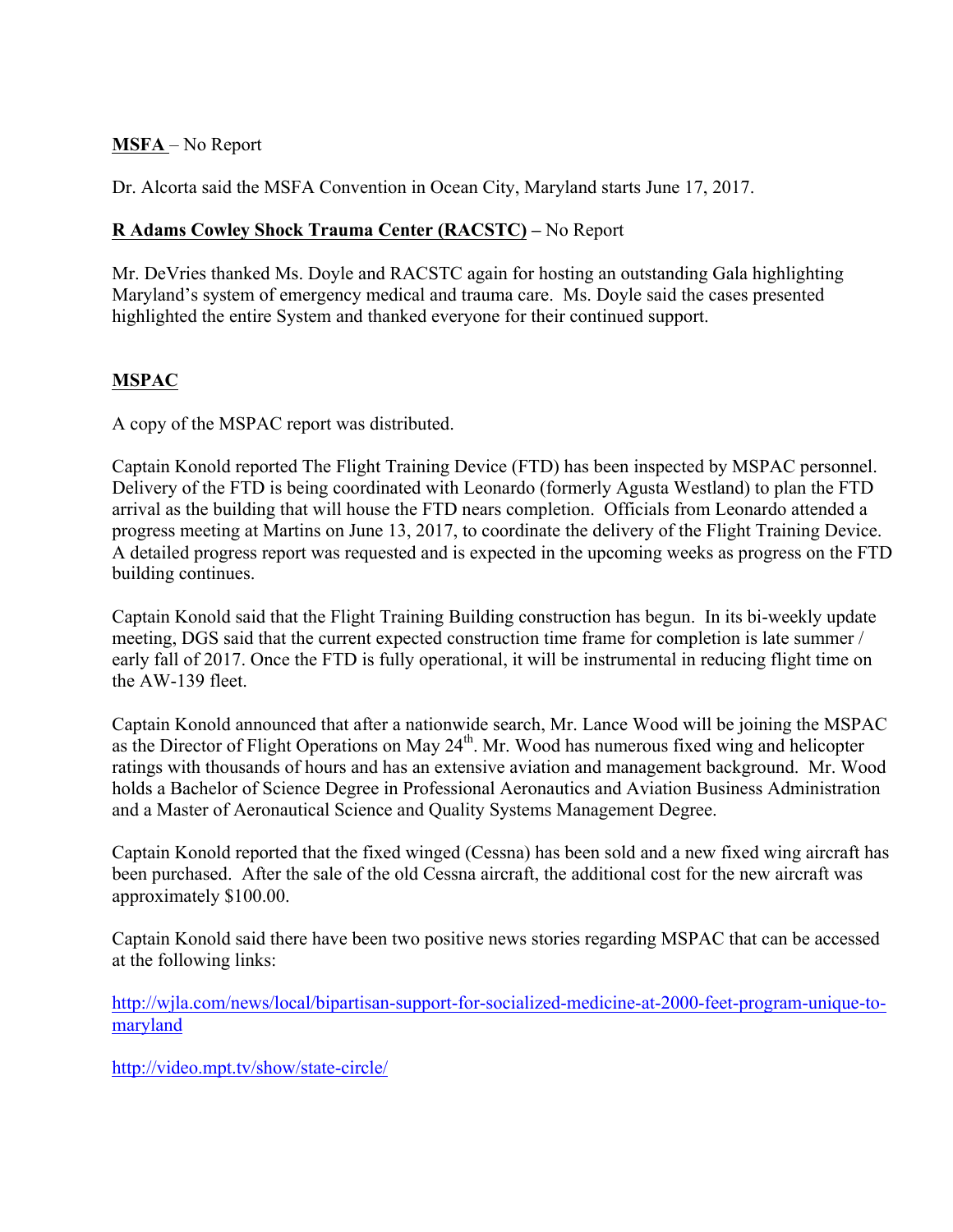## **OLD BUSINESS**

#### Incorporation by Reference

Mr. Magee presented the updated Maryland Medical Protocols for Emergency Medical Services Providers and the Maryland State Trauma Registry Data Dictionary for Adult Patients for Incorporation by Reference by proposed amendment to COMAR 30.01.02.01.

## **Upon the motion made by Mr. Cross, seconded by Dr. Reece, the EMS Board approved the proposal of an amendment to COMAR 30.10.02.01 to update the Maryland Medical Protocols for Emergency Medical Services Providers and the Maryland State Trauma Registry Data Dictionary for Adult Patients for Incorporation by Reference.**

### Maryland Medical Orders for Life-Sustaining Treatment (MOLST)

Ms. Sette gave an overview of the highlighted changes to the MOLST form distributed to the Board. Ms. Gainer suggested removing the "signature of patient or authorized decision maker" from the "certification for the basis of these orders" section. Ms. Sette explained that this was a formatting issue that she would correct.

### **Upon the motion of Chief Preis, seconded by Ms. Showalter the Board approved the MOLST with corrected formatting.**

COMAR Licensure & Certification proposed regulation change for EMT requirement Ms. Sette submitted the proposed change in Education Article, §13-516, Annotated Code of Maryland .03 which would incorporate the EMR-to-EMT Bridge course that had recently been developed.

### **The EMS Board approved the regulation by acclamation.**

### **NEW BUSINESS**

COMAR Licensure & Certification proposed regulation changes for renewal and reinstatement for CRT Ms. Sette gave an overview of a proposed regulation change for renewal and reinstatement for CRT. This will bring CRT in line with Paramedic renewal and reinstatement until 2019 when CRT will no longer be supported.

### **Upon the motion of Chief Preis, seconded by Mr. Broccolino the Board approved the proposed change in regulation.**

COMAR - Education Article, §13-516(d) - Definition Change "CECBEMS" to "CAPCE" Ms. Sette said that the proposed definition change is to change "Continuing Education Coordination Board for EMS" ("CECBEMS") to "Commission on Accreditation for Pre-Hospital Continuing Education" ("CAPCE") under Subtitle 04 Emergency Medical Services Education Programs and Courses .01 Definitions and .06 Other Courses.

## **Upon the motion made by Ms. Showalter, seconded by Dr. Kalish, the Board approved the proposed change in regulation.**